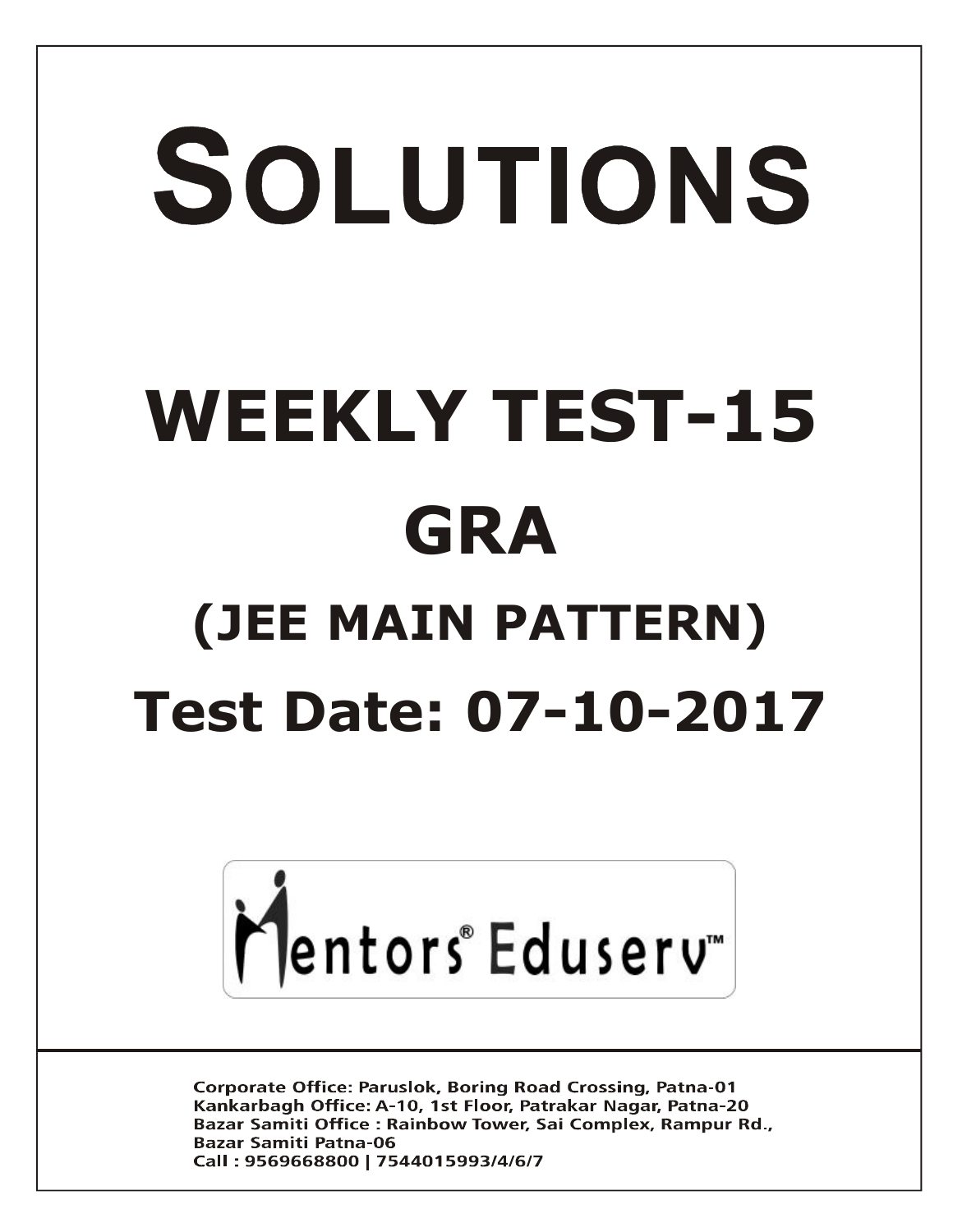| $\begin{bmatrix} 2 \end{bmatrix}$ | WT-15 (MAIN) GRA_07.10.2017                                                       |
|-----------------------------------|-----------------------------------------------------------------------------------|
|                                   | <b>PHYSICS</b>                                                                    |
| 1.                                | (D)                                                                               |
|                                   | Conceptual.                                                                       |
| 2.                                | (B)                                                                               |
|                                   | $E \propto \rho \Rightarrow \frac{\partial V}{\partial x} \propto \rho$           |
|                                   | Hence slope will be more in second wire.                                          |
| 3.                                | (B)                                                                               |
|                                   | The equivalent circuit is                                                         |
|                                   | $C_{AB}$ = 60 µF.                                                                 |
| 4.                                | (D)                                                                               |
|                                   | When switch $S_2$ is closed, due to symmetry no charge will flow through $S_2$ .  |
| 5.                                | (C)                                                                               |
|                                   | $F \propto q^2$ . With insertion of dielectric 'q' increases 'k' times.           |
| 6.                                | (C)                                                                               |
|                                   | Charge on outer surface of $C = -$ charge on inner surface of C                   |
|                                   | Hence potential at B due to charge an conductor $C = 0$                           |
|                                   | charge on outer surface of dielectric $= -$ charge an inner surface of dielectric |
|                                   | Potential at B due to charge an dielectric $= 0$<br>$\therefore$                  |
|                                   | Potential at B due to charge on A = $\frac{Q}{4\pi \epsilon_0 b}$                 |
|                                   | ∴ net potential at B = $\frac{Q}{4\pi \epsilon_0 b}$ .                            |
| 7.                                | (C)                                                                               |
|                                   | Charge flown = $q_f - q_i = 15 - 6 = 9 \mu C$ .                                   |
| 8.                                | (D)                                                                               |
|                                   | $E=\frac{-dv}{dx}=\frac{-d(5+4x^2)}{dx}=-8x$                                      |
|                                   | $F = -qE = 8qx = 8 \times 2 \times 10^{-6} \times 0.5 N = 8 \times 10^{-6} N$ .   |
| 9.                                | (B)                                                                               |
|                                   | $E = 6t$                                                                          |
|                                   |                                                                                   |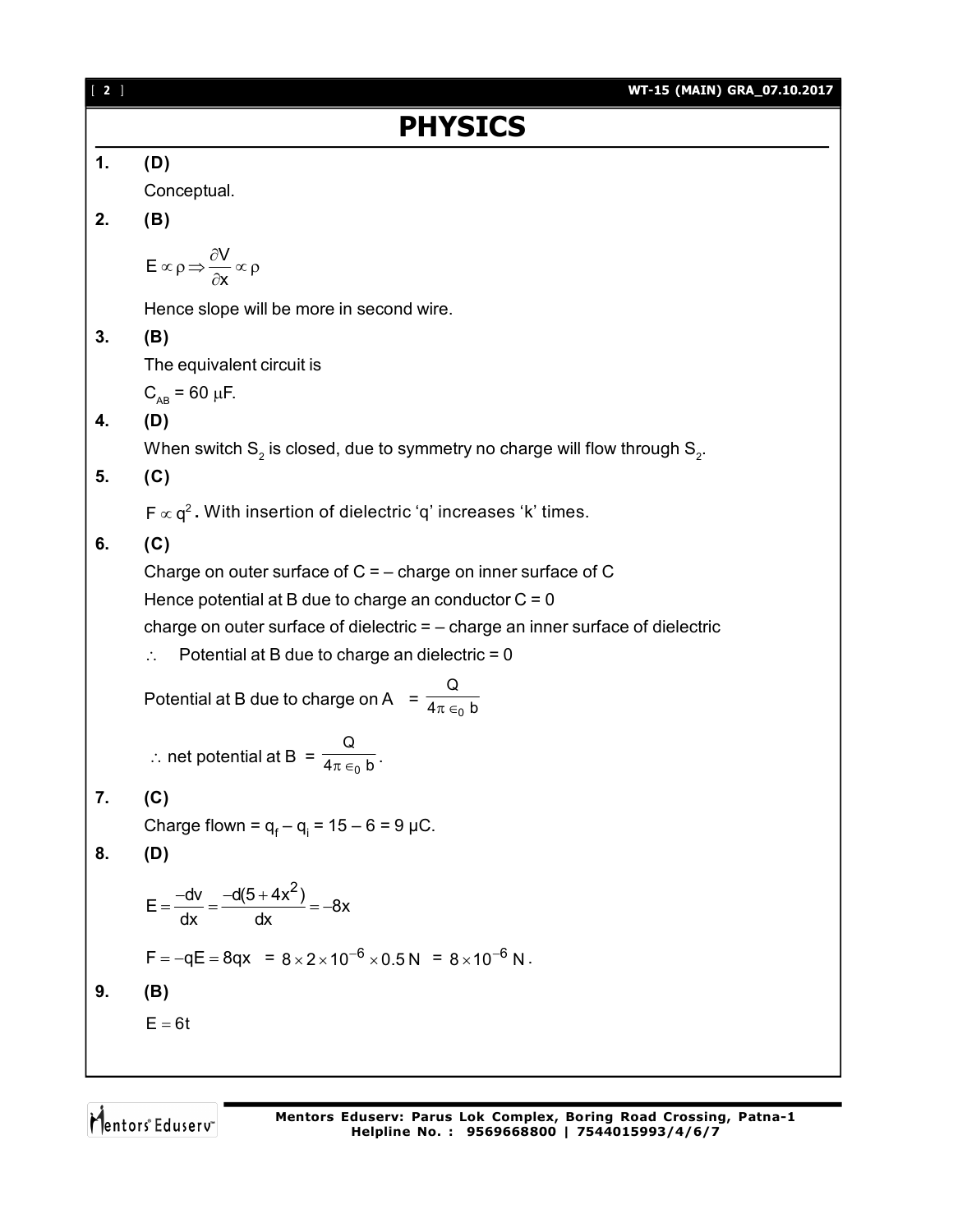## **WT-15 (MAIN) GRA\_07.10.2017** [ **3** ]

$$
\frac{dH}{dt} = \frac{E^2}{R} = \frac{36t^2}{12} = 3t^2
$$
\n
$$
H_{\text{lib}} = \int_0^4 3t^2 dt = 3\left(\frac{t^3}{3}\right)_0^4 = 64 \text{ J}.
$$
\n10. **(D)**  
\n
$$
i = \frac{E_{\text{eff}}}{r_{\text{eff}}} = \frac{nE}{nr} = \frac{E}{r}.
$$
\n11. **(C)**  
\nCurrent through cells  $i = \frac{8E}{8r} = \frac{E}{r}$   
\n∴ Terminal potential  $= E - ir = 0$ .  
\n12. **(C)**  
\n13. **(B)**  
\n $\Delta R_1 + \Delta R_1 = 0$   
\n $\Rightarrow \alpha_1 R_1 = \alpha_2 R_2$   
\n $\Rightarrow \alpha_1 P_1 L_1 = \alpha_2 p_2 L_2.$   
\n14. **(B)**  
\nLet length of x<sup>th</sup> fraction is increased y times.  
\n∴  $\ell(1-x) + \ell xy = \frac{3\ell}{2}$   
\n $\Rightarrow x(y-1) = \frac{1}{2}$  .... (i)  
\n $\frac{\rho \ell}{A}(1-x) + \frac{\rho \ell}{A} xy^2 = \frac{4\rho \ell}{A}$   
\n $\Rightarrow x(y^2 - 1) = 3$  .... (ii)  
\n(ii)/(i)  $\Rightarrow y = 5$  ∴  $x = \frac{1}{8}$ .  
\n15. **(C)**  
\n $U_i = \frac{kq^2}{a} \left(-1 + (-1) + \frac{1}{2}\right)$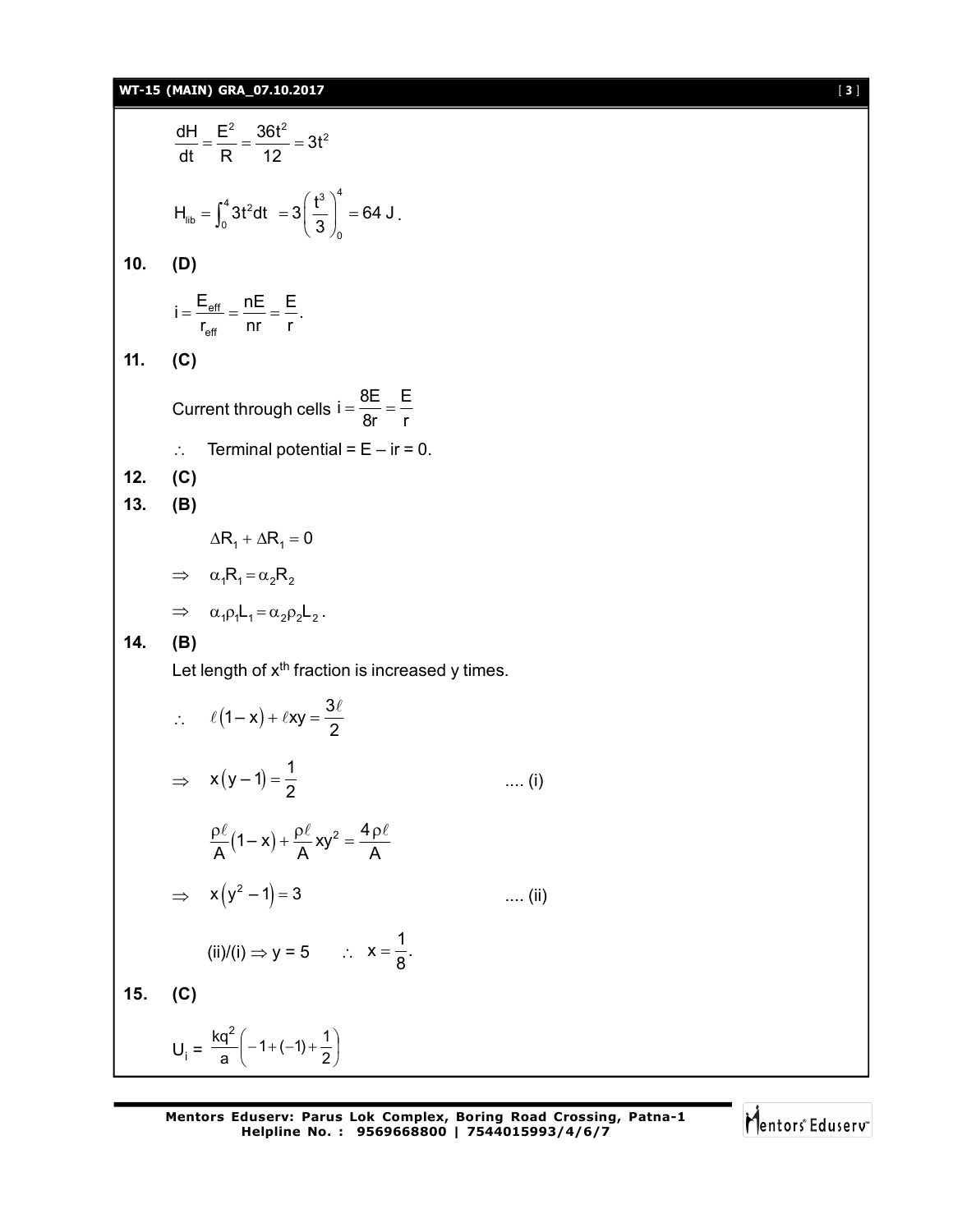[ **4** ] **WT-15 (MAIN) GRA\_07.10.2017**  $kq^2$  $\frac{q^2}{a} \left(-1+1-\frac{1}{2}\right)$  $\left(-1+1-\frac{1}{2}\right)$  $\left(-1+1-\frac{1}{2}\right)$  $U_f = \frac{dU}{a} \left( -1 + 1 - \frac{1}{2} \right)$  $\setminus$  $\frac{kq^2}{q}$ .  $U_f - U_i = \frac{dq}{a}$ **16. (D)**  $E_3 + E_2 = E_1 \Rightarrow \frac{1}{2} + \frac{1}{2} = \frac{1}{2}$ .  $3 + -2 - -1$  $\lambda_3$   $\lambda_2$   $\lambda_1$ 3  $^{1/2}$   $^{1/1}$ **17. (B)** →(H-atom) **Sol.** Case - J Case - II In the first case K.E. of H-atom increases due to recoil whereas in the second case K.E. decreases due to recoil.  $\therefore$  E<sub>2</sub> > E<sub>1</sub>. **18. (A)** 1 **Sol.** Linear momentum  $\Rightarrow$  mv  $\alpha \frac{1}{n}$ angular momentum  $\Rightarrow$  mvr  $\alpha$  n  $\therefore$  product of linear momentum and angular momentum  $\alpha$  n<sup>o</sup>. **19. (B)** h h h  $\frac{3}{2}$ kT & P =  $\sqrt{2mE}$   $\Rightarrow \lambda_{\text{de-broglie}}$  =  $=$ **Sol.**  $E = \frac{3}{2}kT$  $\lambda_{\text{de-broglie}} = \sqrt{3mkT}$ p  $2m\left(\frac{3}{2}\right)$  $\left(\frac{3}{2}kT\right)$ ſ  $\frac{5}{2}$ kT  $\overline{1}$  $\overline{\phantom{0}}$  $\bigg)$ Substituting values :  $\lambda_{\text{de-broglie}} = 0.63 \text{ Å}.$ **20. (D) Sol.** The electron ejected with maximum speed  $\bm{{\mathsf{v}}}_{\textsf{max}}$  are stopped by electric field E = 4N/C after travelling a distance  $d = 1m$  $\therefore$   $\frac{1}{2}$  mV<sub>max</sub><sup>2</sup> = eE d = 4eV The energy of incident photon =  $\frac{1240}{200}$  = 6.2 eV

Mentors Eduserv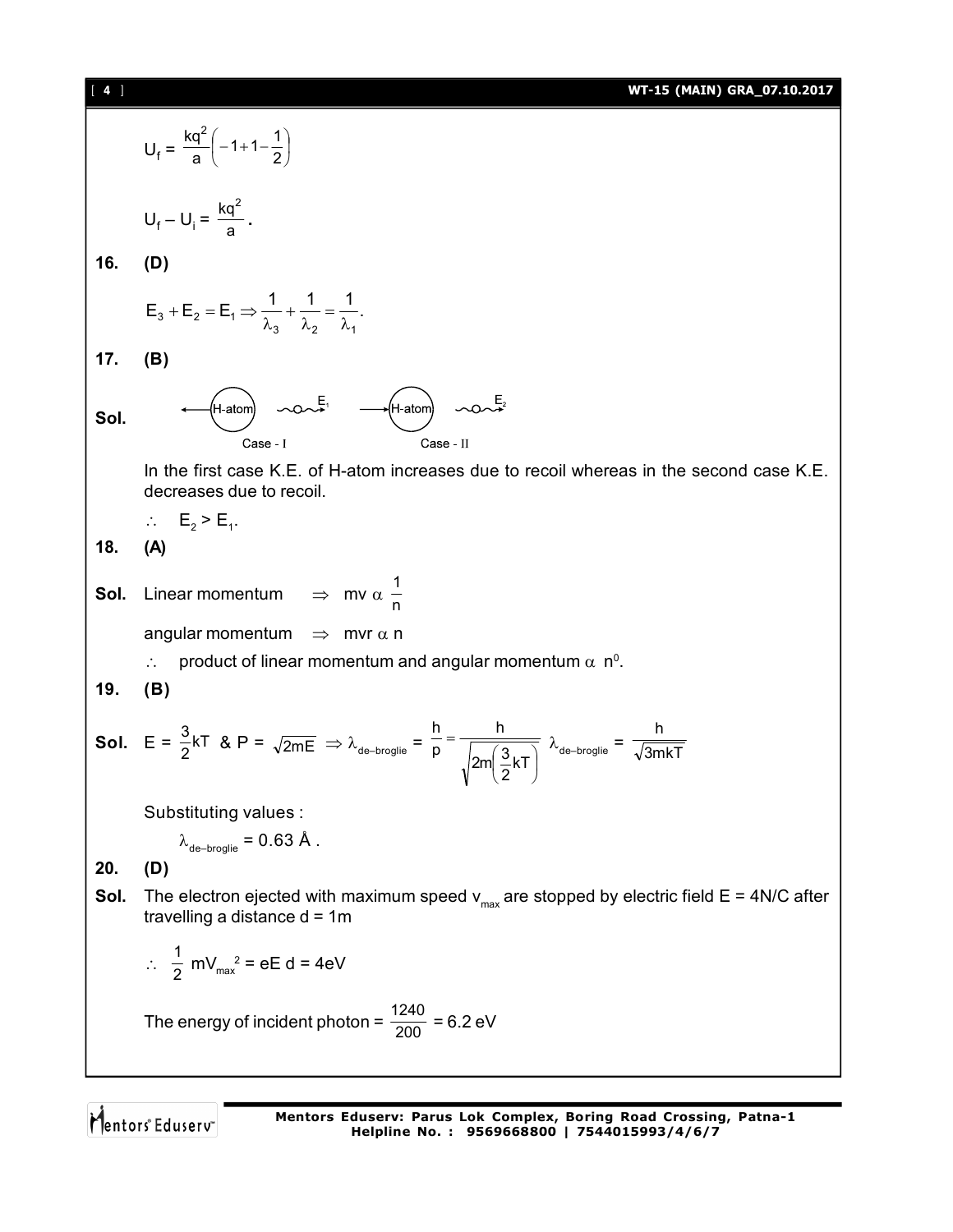#### **WT-15 (MAIN) GRA\_07.10.2017** [ **5** ]

From equation of photo electric effect  $\frac{1}{2}$  mv<sub>max</sub><sup>2</sup> = h $\upsilon - \phi_0$ ∴  $\phi_0 = 6.2 - 4 = 2.2 \text{ eV}.$ **21. (A)** λ  $\frac{hc}{\lambda}$  = 5 eV<sub>0</sub> +  $\phi$  $3\lambda$  $\frac{hc}{3\lambda} = eV_0 + \phi \implies \frac{2hc}{3\lambda} = 4eV_0 \implies \phi = \frac{hc}{6\lambda}.$ **22. (A)**  $hv = eV$  $\Rightarrow y = \frac{eV}{h} = \frac{1.6 \times 10^{-19} \times 10}{6.6 \times 10^{-34}}$  $19.310 \times 10^{3}$  $6.6 \times 10$  $1.6 \times 10^{-19} \times 10 \times 10$ -- $\times$  $\frac{\times 10^{-19} \times 10 \times 10^3}{6.6 \times 10^{-34}}$  = 2.4 × 10<sup>18</sup> Hz. **23. (A) Conceptual 24. (C)** The energy of incident photons is given by h*v* = eV<sub>s</sub> +  $\phi_{\rm o}$  = 2 + 5 = 7 eV (V<sub>s</sub> is stopping potential and  $\scriptstyle\phi_{\rm o}$  is work function ) Saturation current = 10<sup>-5</sup> A =  $\frac{P}{hv}$ e P  $\mathsf{v}$  $\frac{\eta P}{hv}$ e =  $\frac{10^{-5}P}{7 \times e}$ e  $10^{-5}P$  $\times$ - $(\eta$  is photo emission efficiency)  $\therefore$  P = 7 W. **25. (B) 26. (C)** Energy released =  $(80 \times 7 + 120 \times 8 - 200 \times 6.5) = 220$  MeV. **27. (B)**   $N = \frac{\lambda E}{\lambda} \approx 28$ hc  $=\frac{\lambda E}{\lambda} \approx 2$  $BE$  of  $X = 6A$ BE of  $Y = 6A - 2 + 1 = 6A - 1$ [Because absorption of energy decreases BE and releas of energy increases BE] In Y nuclues there are A + 1 nuclues.  $\therefore$  nucleon  $\frac{\text{BE}}{\text{clean}} = \frac{6A - 1}{A + 1}$  $^{+}$  $\frac{-1}{4}$ . **28. (C)** More the BE/A, more stable is the nucleus.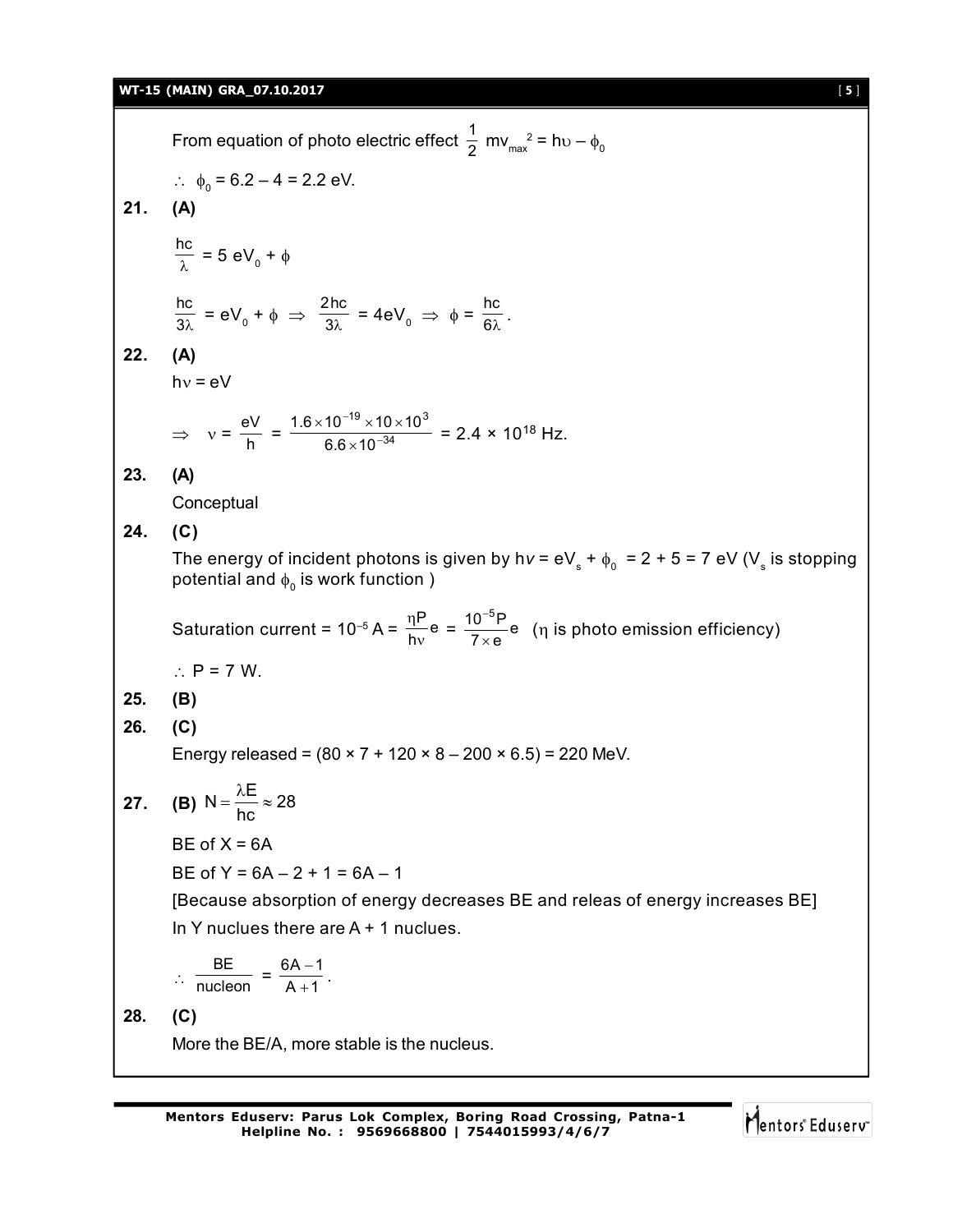| [6] | WT-15 (MAIN) GRA_07.10.2017                                                                                                                                                                                                                                                                                       |  |  |  |
|-----|-------------------------------------------------------------------------------------------------------------------------------------------------------------------------------------------------------------------------------------------------------------------------------------------------------------------|--|--|--|
| 29. | (B)                                                                                                                                                                                                                                                                                                               |  |  |  |
|     | Rate of decay of A keeps on decreasing continuously because concentration of A decreases<br>with time. $\Rightarrow$ A is false                                                                                                                                                                                   |  |  |  |
|     | Initial rate of production of B is $\lambda_1 N_0$ and rate of decay is zero. With time, as the number of B<br>atom increase, the rate of its production decrease and its rate of decay increases. Thus the<br>number of nuclei of B will first increase and then decrease. $\Rightarrow$ B is the correct choice |  |  |  |
|     | The initial activity of B is zero whereas initial activity of A is $\lambda_1 N_0 \Rightarrow C$ is false.                                                                                                                                                                                                        |  |  |  |
|     | As time $t \to \infty$ : $N_A = 0$ , $N_B = 0$ and $N_C = N_0 \Rightarrow D$ is false                                                                                                                                                                                                                             |  |  |  |
| 30. | (A)                                                                                                                                                                                                                                                                                                               |  |  |  |
|     | After first half hrs N = $N_0 \frac{1}{2}$                                                                                                                                                                                                                                                                        |  |  |  |
|     | for $t = \frac{1}{2}$ to $t = 1\frac{1}{2}$ $N = \left(N_0 \frac{1}{2}\right) \left[\frac{1}{2}\right]^4 = N_0 \left(\frac{1}{2}\right)^3$                                                                                                                                                                        |  |  |  |
|     | for t = 1 $\frac{1}{2}$ to t = 2 hrs [for both A and B $\frac{1}{1/2}$ = $\frac{1}{1/2}$ + $\frac{1}{1/4}$ = 2 + 4 = 6 t <sub>1/2</sub> = 1/6 hrs.]                                                                                                                                                               |  |  |  |
|     | $N = N_0 \left(\frac{1}{2}\right)^5 \left(\frac{1}{2}\right)^3 = N_0 \left(\frac{1}{2}\right)^8.$                                                                                                                                                                                                                 |  |  |  |
|     | <b>CHEMISTRY</b>                                                                                                                                                                                                                                                                                                  |  |  |  |
| 31. | (A)                                                                                                                                                                                                                                                                                                               |  |  |  |
|     | $\frac{(0.5+2)\times20\times1000}{40\times500} = \Delta T_{b} + \Delta T_{f} = 2.5$                                                                                                                                                                                                                               |  |  |  |
|     | Required difference = $80 + 2.5 = 82.5^{\circ}$ C = 82.5K                                                                                                                                                                                                                                                         |  |  |  |
| 32. | (B)                                                                                                                                                                                                                                                                                                               |  |  |  |
|     | $y = 1 - x$<br>$(1)$                                                                                                                                                                                                                                                                                              |  |  |  |
|     | $\Delta T_f = 1.85(2 \times x + 3 \times y) = (2x + 3(1 - x)) = 1.85(3 - x)$                                                                                                                                                                                                                                      |  |  |  |
|     | when $x = 0$ . $\Delta T_f = 5.55^{\circ}C$                                                                                                                                                                                                                                                                       |  |  |  |
|     | when $x = 1$ . $\Delta T_f = 3.7$ °C.                                                                                                                                                                                                                                                                             |  |  |  |
| 33. | (C)                                                                                                                                                                                                                                                                                                               |  |  |  |
|     | Number of Faraday = number of equivalents                                                                                                                                                                                                                                                                         |  |  |  |
|     |                                                                                                                                                                                                                                                                                                                   |  |  |  |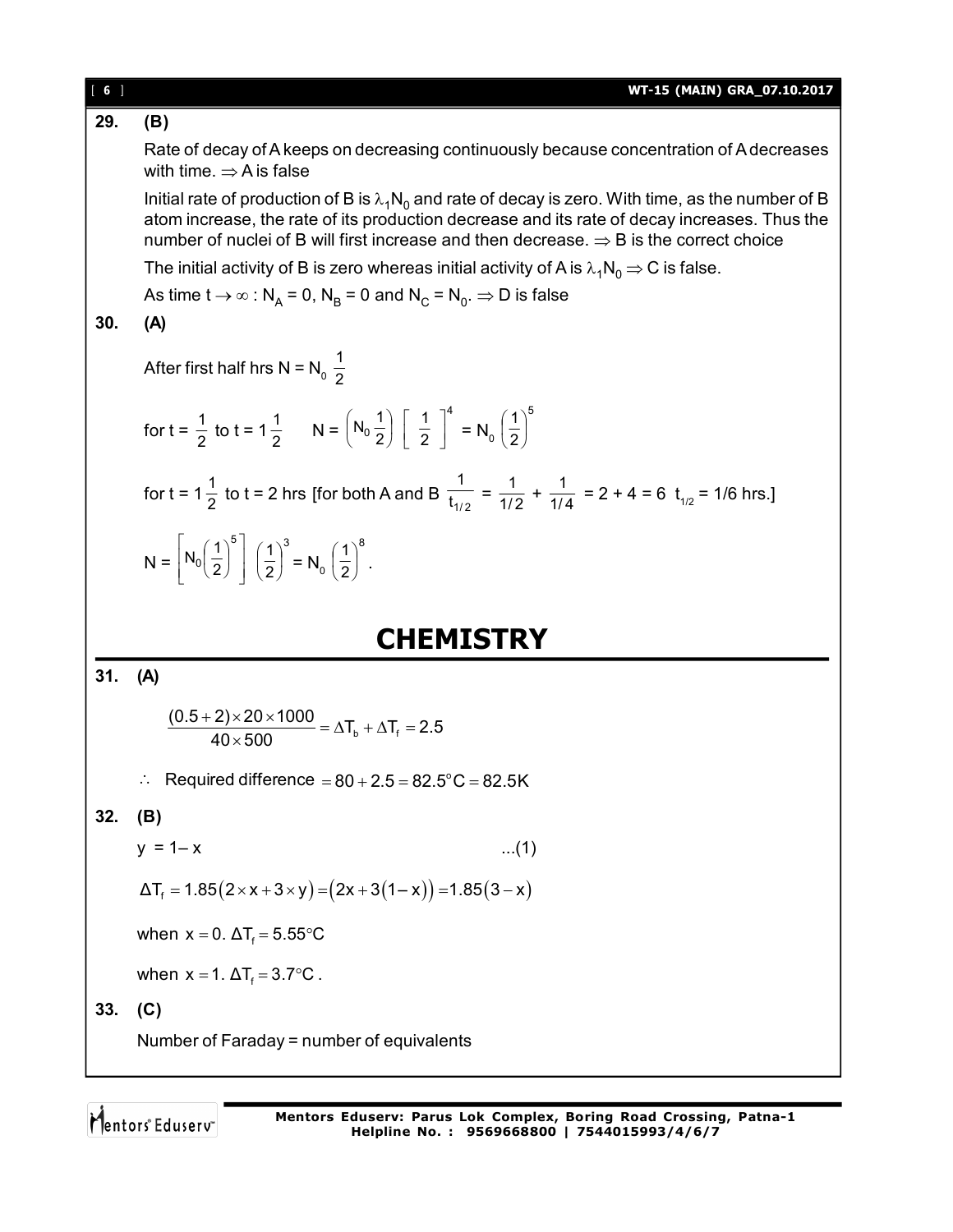### **WT-15 (MAIN) GRA\_07.10.2017** [ **7** ]

```
96500
        2 \times 5 \times 60 \times 60= n \times \frac{177}{177}n \times \frac{22.2}{177}\therefore n = 3.
34. (C)
       Total charge = \frac{ }{96500}15 \times 3860= 0.6 FFe^{3+} + e \longrightarrow Fe^{2+}0.3 mol 0.6 F
       0 0.3 F 0.3 mol
       Fe<sup>2+</sup> + 2e \longrightarrow Fe
      0.3 mol 0.3 F
      0.15 mol 0 0.15 mol
35. (C)
36. (B)
           A = 4x e^{-k_1t}B = x e^{-k_2 t}4 = e^{(k_2 - k_1)t}2 In 2 = (k_2 - k_1)t2 ln 2 = \frac{\ln 2}{5} - \frac{\ln 2}{15} t5 15
               =\left[\frac{\ln 2}{5}-\frac{\ln 2}{15}\right]t2 = \frac{15 - 5}{75}t75
              =t = 1537. (D)
38. (C)
      Number of A atoms = 7
       Contribution of each = \frac{1}{8}1
       \therefore Net contribution of A atoms = \frac{1}{8}7
```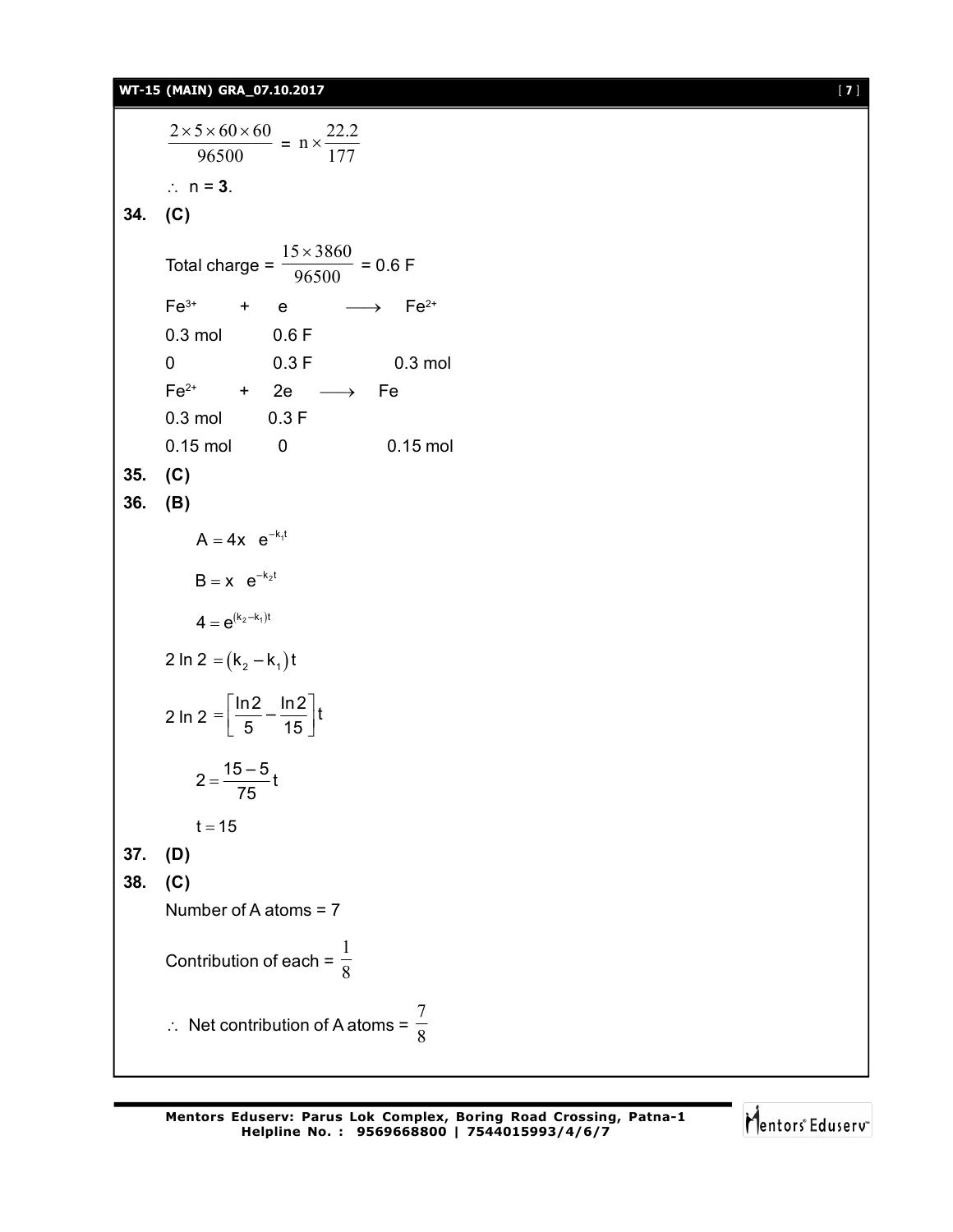

Mentors Eduserv

**Mentors Eduserv: Parus Lok Complex, Boring Road Crossing, Patna-1 Helpline No. : 9569668800 | 7544015993/4/6/7**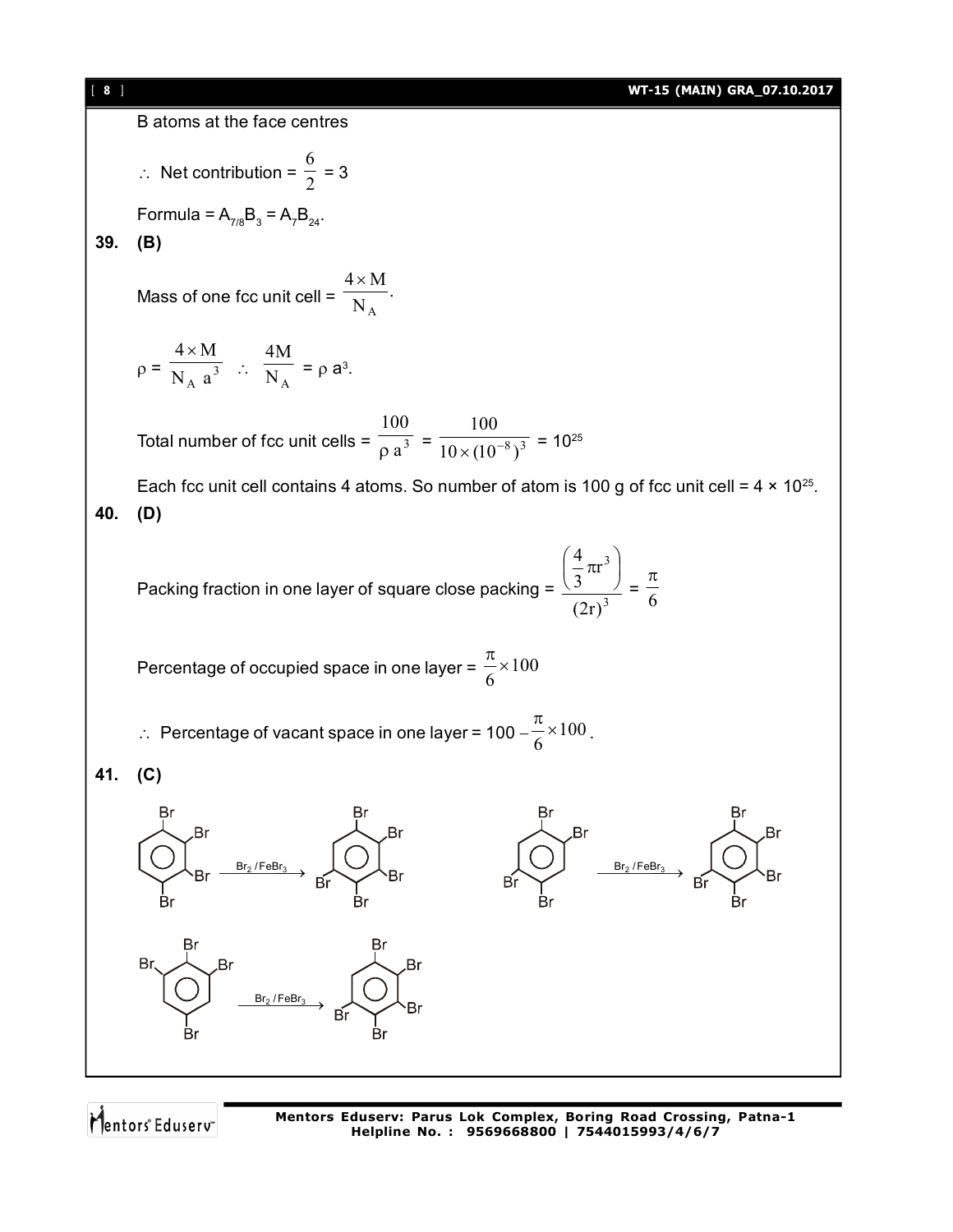|     | WT-15 (MAIN) GRA_07.10.2017<br>$[9]$                                                                                                                                             |
|-----|----------------------------------------------------------------------------------------------------------------------------------------------------------------------------------|
| 42. | (A)                                                                                                                                                                              |
|     | Rate of electrophilic substitution $\infty$ Stability of arenium ion.                                                                                                            |
| 43. | (A)                                                                                                                                                                              |
|     | Electrophile attack on that ring which have more +M effect.                                                                                                                      |
| 44. | (D)                                                                                                                                                                              |
|     | If both +M group are present of benzene ring then electrophilic attack in the influence of more<br>+M group.                                                                     |
| 45. | (A)                                                                                                                                                                              |
| 46. | (D)                                                                                                                                                                              |
| 47. | (B)                                                                                                                                                                              |
|     | $C^1 - C^2$ - is shorter because it is double bond in two of three resonance strucutre; C <sub>2</sub> -C <sub>3</sub> is a<br>single bond in two of three resonance strucutres. |
| 48. | (C)                                                                                                                                                                              |
|     | The + M of CI stabilizes the intermediate carbocation.                                                                                                                           |
| 49. | (A)                                                                                                                                                                              |
|     | $-1$ and $-$ M group increases rate of ArS <sub>N2</sub> reaction.                                                                                                               |
| 50. | (B)                                                                                                                                                                              |
|     | SCH <sub>3</sub><br>$\bigotimes_{\mathsf{Br}}^{\mathsf{F}}$ + -SCH <sub>3</sub> $\longrightarrow$ <sub>O<sub>2</sub>N</sub><br>O, N                                              |
| 51. | (D)                                                                                                                                                                              |
|     | $X = 5$                                                                                                                                                                          |
|     | $Y = 0$                                                                                                                                                                          |
| 52. | (D)                                                                                                                                                                              |
|     | (green)<br>(black)<br>$K MnO4$ $\longrightarrow$ $K_2 MnO4$ + $MnO2$ + $O2$                                                                                                      |
|     | $K_2Cr_2O_7 \xrightarrow{\Delta} K_2CrO_4 + Cr_2O_3 + O_2$<br>vellow                                                                                                             |
|     | $KNO3 + K \xrightarrow{\Delta} K2O + N2$                                                                                                                                         |
|     | $Pb_3O_4 \longrightarrow PbO + O_2$                                                                                                                                              |
| 53. | (D)                                                                                                                                                                              |
| 54. | (A)                                                                                                                                                                              |
| 55. | (C)                                                                                                                                                                              |
|     |                                                                                                                                                                                  |

Mentors Eduserv-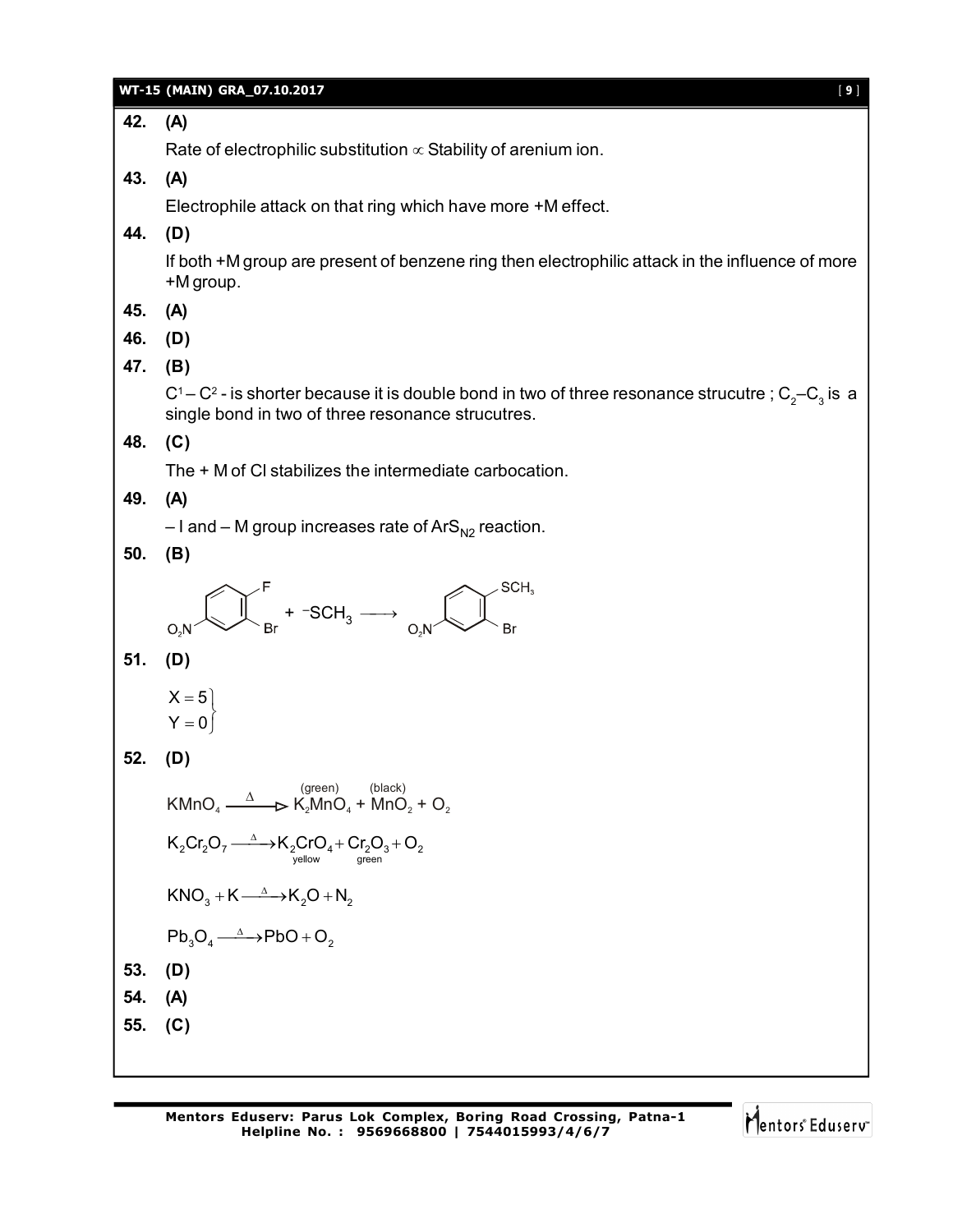| $[ 10 ]$ | WT-15 (MAIN) GRA_07.10.2017                                                                                            |  |  |
|----------|------------------------------------------------------------------------------------------------------------------------|--|--|
| 56.      | (A)                                                                                                                    |  |  |
|          | $X$ - trivalent;<br>$Y$ -pentavalent; $Z$ -monovalent                                                                  |  |  |
|          | Hence only A is possible.                                                                                              |  |  |
| 57.      | (C)                                                                                                                    |  |  |
|          | $Cr_2O_7$ <sup>--</sup> $\frac{pH=x}{\downarrow}$ $\rightarrow$ $CrO_4$ <sup>--</sup> $\frac{pH=y}{\downarrow}$        |  |  |
|          | Alkalinemed<br>acidic med                                                                                              |  |  |
|          | (pH>7)<br>(pH<7)                                                                                                       |  |  |
| 58.      | (A)                                                                                                                    |  |  |
|          | $FeO + SiO2 \rightarrow FeSiO3$                                                                                        |  |  |
| 59.      | (B)                                                                                                                    |  |  |
|          | $Co + Cl2 \xrightarrow{hv} CoCl2$                                                                                      |  |  |
| 60.      | (B)                                                                                                                    |  |  |
|          |                                                                                                                        |  |  |
|          | <b>MATHEMATICS</b>                                                                                                     |  |  |
| 61.      | (A)                                                                                                                    |  |  |
|          | As $\sum_{i=1}^{6} (\sin^{-1}x_i + \cos^{-1}y_i) = 9\pi$                                                               |  |  |
|          | $= (\sin^{-1}x_1 + \sin^{-1}x_2 + \dots + \sin^{-1}x_6) + (\cos^{-1}y_1 + \cos^{-1}y_2 + \dots + \cos^{-1}y_6) = 9\pi$ |  |  |
|          | Which is possible only when $\sin^{-1} x_i = \frac{\pi}{2}$ & $\cos^{-1} y_i = \pi$ ( $\forall i = 1, 2,  6$ )         |  |  |
|          | $\therefore$ x <sub>i</sub> = 1 & y <sub>i</sub> = -1 $\forall$ i = 1,2,6.                                             |  |  |
|          | $\sum_{i=1}^{6} x_i = 6$ and $\sum_{i=1}^{6} y_i = -6$                                                                 |  |  |
|          | Now $\int_{c}^{-\alpha} x \ln(1+x^2) \left(\frac{1}{e^x+e^{-x}}\right) dx = 0$ . (Given function is odd function)      |  |  |
| 62.      | (C)                                                                                                                    |  |  |
|          | $xy^{2}dx - y(x^{2} - y^{2})^{2} dx = y^{3} dy - x(x^{2} - y^{2})^{2} dy$                                              |  |  |
|          | $y^2$ (x dx-ydy) = $(x^2 - y^2)^2$ (ydx-xdy)                                                                           |  |  |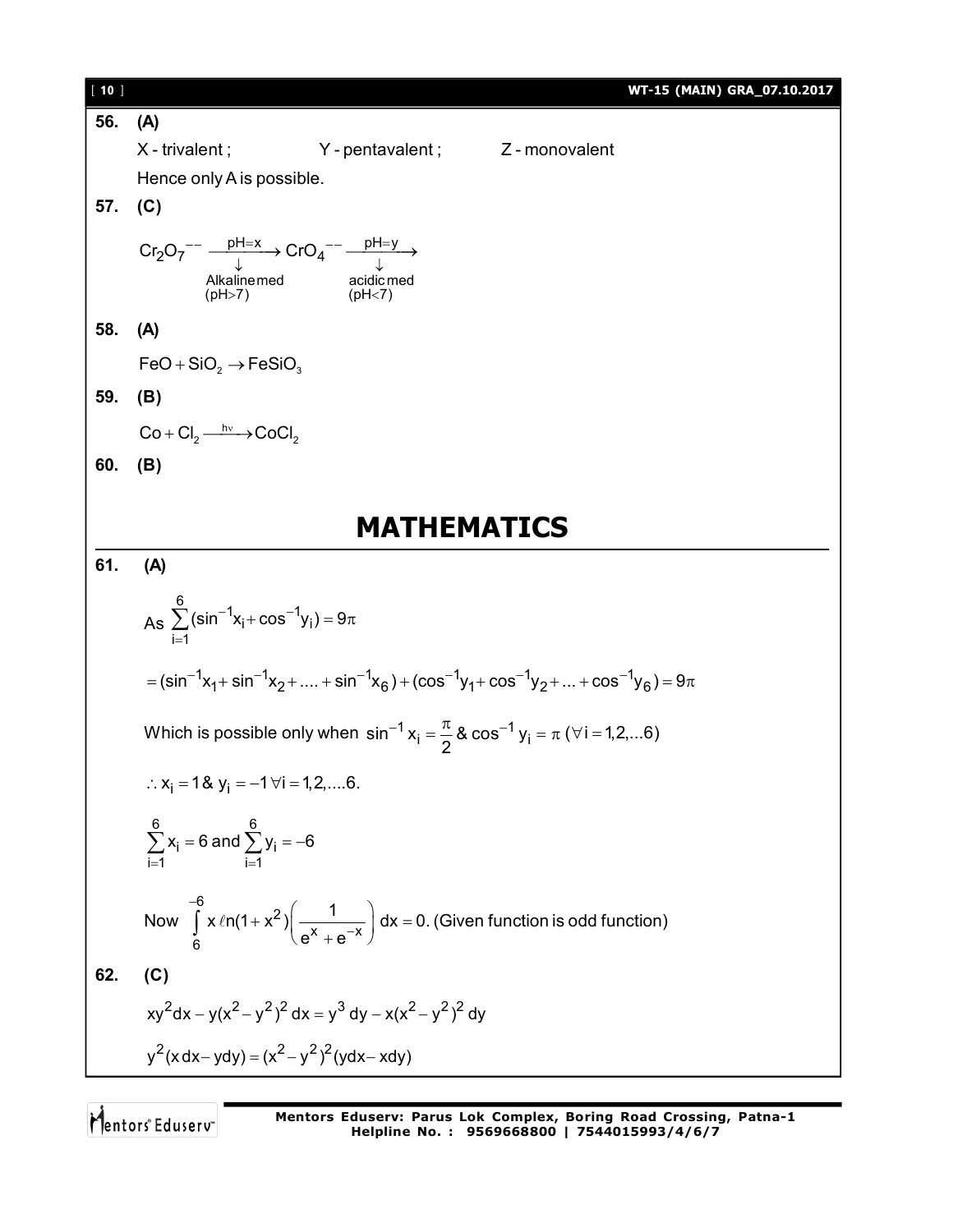#### **WT-15 (MAIN) GRA\_07.10.2017** [ **11** ]

$$
\frac{d(x^2 - y^2)}{(x^2 - y^2)^2} = 2d\left(\frac{x}{y}\right)
$$
  

$$
\frac{2x}{y} + \frac{1}{x^2 - y^2} = c
$$
  
(B)  
Required area

$$
= \int_0^{4a/m^2} \left[ y(\text{parabola}) dx - y(\text{line}) \right] dx
$$

$$
= \int_0^{4a/m^2} \left( 2\sqrt{a}\sqrt{x} - mx \right) dx
$$

$$
= \frac{4}{3}\sqrt{a} \left( \frac{4a}{m^2} \right)^{3/2} - \frac{m}{2} \left( \frac{4a}{m^2} \right)^2
$$

$$
= \frac{32}{3} \frac{a^2}{m^3} - \frac{8a^2}{m^3} = \frac{8a^2}{3m^3}
$$



 $\overline{\phantom{a}}$  $\overline{\phantom{a}}$  $\rfloor$ 

0

 $\overline{\phantom{a}}$ 

 $\times$   $\times$ 

0

64. **(B)**  
\n
$$
y = (x^2 - 1)^2 + 2 \implies y_{min} = 2
$$
  
\n $\implies \log_{0.5}(x^4 - 2x^2 + 3) \le -1 \implies \text{range } \left[\frac{3\pi}{4}, \pi\right)$ 



**65. (B)**

**63. (B)**

$$
\underset{x\to 0^-}{\text{Lim}}\left[\frac{4f(x)-12}{\tan(2f(x)-6)}\right]=\underset{x\to 0^-}{\text{Lim}}\left[\frac{2(2f(x)-6)}{\tan(2f(x)-6)}\right]=1
$$

**66. (C)**

In a skew symmetric matrix, diagonal elements are zero. L L  $\overline{\phantom{a}}$ L  $\times$   $\times$  $\times$  0  $\times$ 0 Also  $a_{ij} + a_{ji} = 0$ Hence number of matrices =  $2 \times 2 \times 2 = 8$ **67. (A)**  $e^{f(x)} f(x) = x$  $e^{f(x)} f'(x) + f(x) e^{f(x)} f'(x) = 1$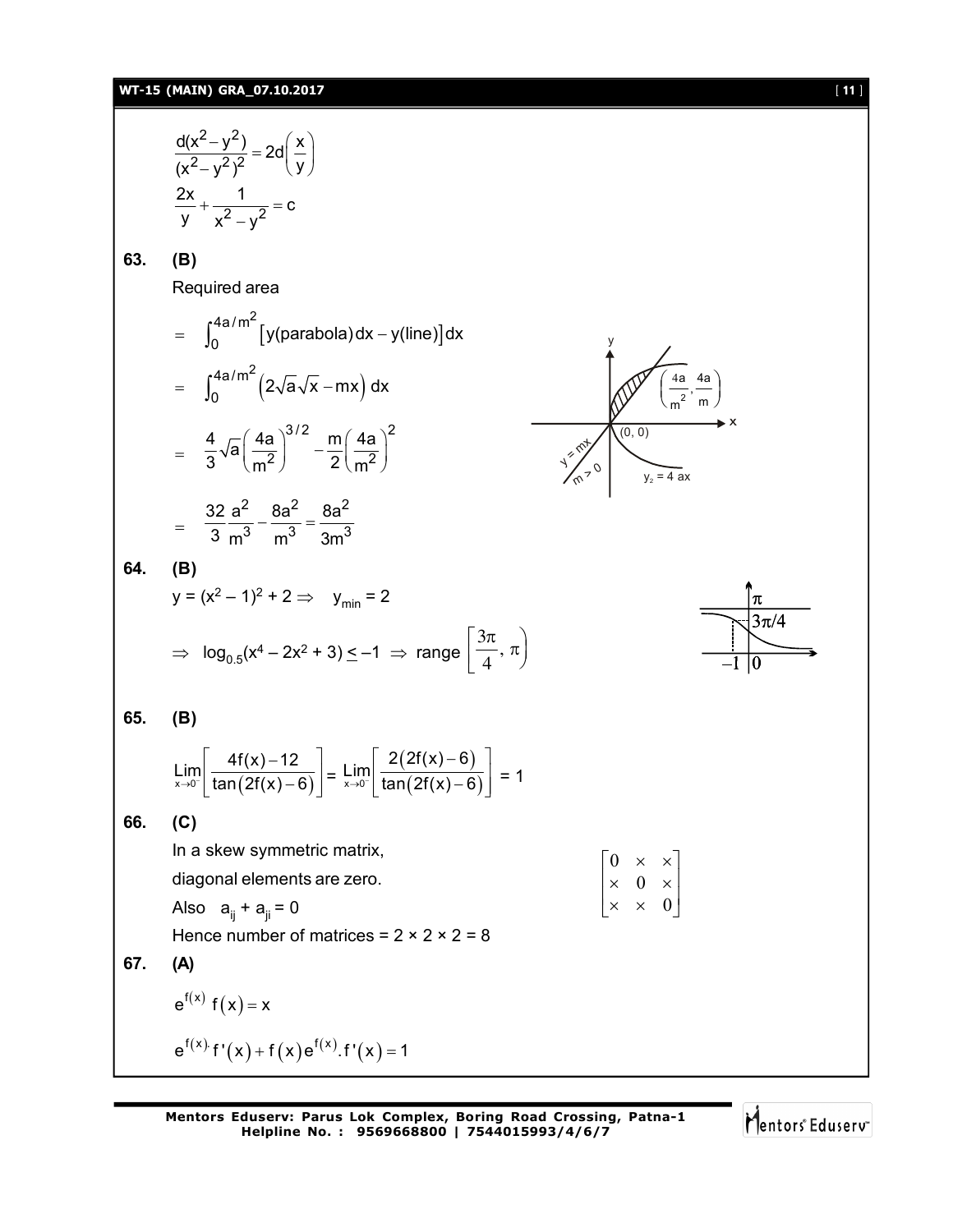[ **12** ] **WT-15 (MAIN) GRA\_07.10.2017**

$$
f'(x) = \frac{1}{e^{f(x)} + f(x)e^{f(x)}} = \frac{1}{x + e^{f(x)}} > 0
$$
\n68. (A)  
\n3 ≤ |[x]| + |[y]| ≤ 6  
\n|[x]| = 0 & 8 ≤ |[y]| ≤ 6 ⇒ 0 ≤ x < 1 & 8 ≤ y < 7, -6 ≤ y < -2  
\nHence area = 1 × 8 = 8.  
\n|[x]| = 1 & 8 ≤ |[y]| ≤ 5 ⇒ 1 ≤ x < 2, -1 ≤ x < 0 & 8, 2 ≤ y < 6, -5 ≤ y < -1  
\nArea = 2 × 8  
\n|[x]| = 2 & 8, 1 ≤ |[y]| ≤ 4 ⇒ 2 ≤ x < 3, -2 ≤ x < -1 & 8, 1 ≤ y < 5, -4 ≤ y < 0  
\nArea = 2 × 8  
\nFor |[x]| = 3, 0 ≤ |[y]| ≤ 3, Area = 2 × 7  
\nFor |[x]| = 4, |[y]| ≤ 2, Area = 2 × 5  
\nFor |[x]| = 5, |[y]| ≤ 1, Area = 2 × 3  
\nFor |[x]| = 6, |[y]| = 0, Area = 2 × 1  
\nHence total area = 8 + 16 + 16 + 14 + 10 + 6 + 2 = 72  
\n⇒ α = 7, β = 2  
\nNow, 1 =  $\int_{\frac{\pi}{9}}^{\frac{\sqrt{9-x}}{\sqrt{x} + \sqrt{9-x}}} dx = \int_{\frac{\pi}{2}}^{\frac{\sqrt{9-x}}{\sqrt{x} + \sqrt{9-x}}} dx = \int_{\frac{\pi}{2}}^{\frac{\sqrt{x}}{\sqrt{9-x} + \sqrt{x}}} dx$   
\nHence, 21 =  $\int_{\frac{\pi}{2}}^{\pi} (x - x)^{n+1} \cos nx \, dx$   
\n= 2 $\int_{0}^{\pi} (-\pi - x)^{n+1} \cos nx \, dx$   
\n= 2 $\int_{0}^{\pi} (-1)^{n+1} (\frac{\pi}{2} - x)^{n+1} (-1)^n \cos nx \, dx = -1_n$   
\n∴ 1<sub>n</sub> = 0  $\forall$  n ∈ N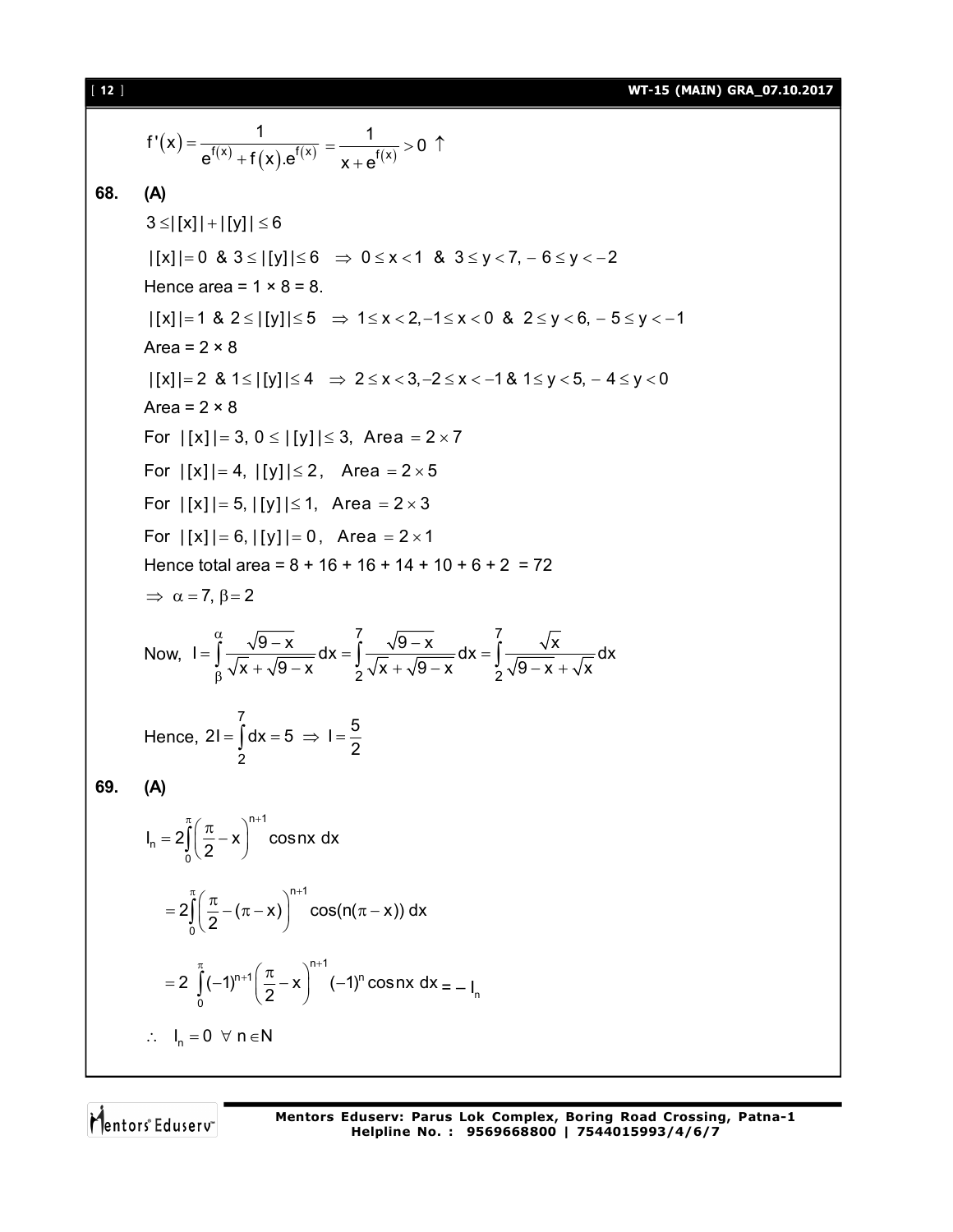**WT-15 (MAIN) GRA\_07.10.2017** [ **13** ]

70. (D)  
\n
$$
A^{2} = \begin{bmatrix} 3 & 1 \\ -6 & -2 \end{bmatrix} \begin{bmatrix} 3 & 1 \\ -6 & -2 \end{bmatrix} = \begin{bmatrix} 3 & 1 \\ -6 & -2 \end{bmatrix} \Rightarrow A^{2} = A
$$
\n∴ A is an idempotent matrix.  
\nNow,  $(1 + A)^{99} = {}^{99}C_{0}1 + {}^{99}C_{1}A + {}^{90}C_{2}A^{2} + \dots + {}^{99}C_{99}A^{99}$   
\n $= 1 + A({}^{99}C_{1} + {}^{99}C_{2} + \dots + {}^{99}C_{99})$  {∴ A = A<sup>2</sup> = A<sup>3</sup> = ....... = A<sup>99</sup>}  
\n $= 1 + (2^{99} - 1)A$ ]  
\n71. (B)  
\nUsing LMVT,  $\frac{\tan^{-1} \beta - \tan^{-1} \alpha}{\beta - \alpha} = \frac{1}{1 + c^{2}}$   
\nwhere, 0  $\alpha \alpha < c \in \beta < \sqrt{3}$   
\nSo,  $\frac{1}{4} < \frac{1}{1 + c^{2}} < 1$   
\n $\Rightarrow \frac{1}{4} < \frac{\tan^{-1} \beta - \tan^{-1} \alpha}{\beta - \alpha} < 1 \Rightarrow \frac{1}{4} < \frac{\tan^{-1}(\frac{\beta - \alpha}{1 + \alpha\beta})}{\beta - \alpha} < 1 \Rightarrow 1 < \frac{\beta - \alpha}{\cot^{-1}(\frac{1 + \alpha\beta}{\beta - \alpha})} < 4$   
\n72. (C)  
\nGiven  $\int_{0}^{4} f(x) dx = \int_{0}^{4} g(x) dx = 10$   
\n(A<sub>1</sub> + A<sub>3</sub> + A<sub>4</sub>) - (A<sub>2</sub> + A<sub>3</sub> + A<sub>4</sub>) = 10  
\nA<sub>1</sub> - A<sub>2</sub> = 10  
\nAgain  $\int_{2}^{4} g(x) dx = \int_{2}^{4} f(x) dx = 5$   
\n(A<sub>2</sub> + A<sub>3</sub>) - A<sub>4</sub> = 5  
\n(A<sub>2</sub> + A<sub>3</sub>) - A<sub>4</sub> = 5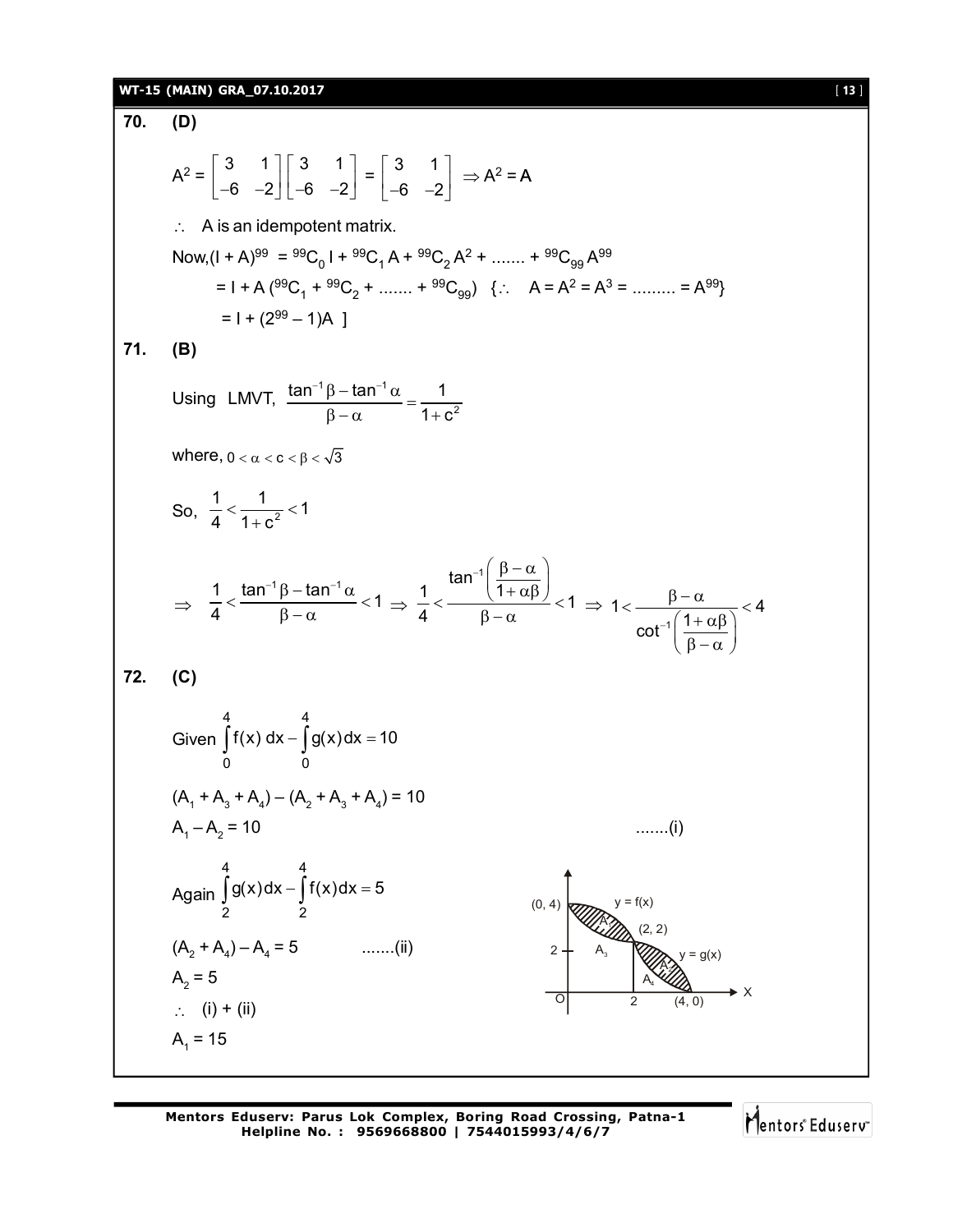73. (A)  
\n
$$
I = \int_{\pi/4}^{\pi/2} 2 \sin t \cos t dt + \int_{\pi/4}^{\pi} (-\sin t \cos t) + (\sin t \cos t) dt + \int_{\pi}^{5\pi/4} -2 \sin t \cos t dt
$$
\n
$$
= \int_{\pi/4}^{\pi/4} \sin 2t dt - \int_{\pi}^{5\pi/4} \sin 2t dt = 0
$$
\n74. (A)  
\n
$$
u = \int_{0}^{\pi/2} \cos \left( \frac{2\pi}{3} \sin^2 x \right) dx \implies u = \int_{0}^{\pi/2} \cos \left( \frac{2\pi}{3} \cos^2 x \right) dx
$$
\n
$$
\implies 2u = \int_{0}^{\pi/2} \left( \cos \left( \frac{2\pi}{3} \sin^2 x \right) + \cos \left( \frac{2\pi}{3} \cos^2 x \right) \right) dx
$$
\n
$$
\implies 2u = \int_{0}^{\pi/2} 2 \cos \frac{\pi}{3} \cos \left( \frac{\pi}{3} \cos 2x \right) dx = \frac{1}{2} \int_{0}^{\pi} \cos \left( \frac{\pi}{3} \cos t \right) dt \qquad [Put 2x = t]
$$
\n
$$
= \int_{0}^{\pi/2} \cos \left( \frac{\pi}{3} \cos t \right) dt = \int_{0}^{\pi/2} \cos \left( \frac{\pi}{3} \sin t \right) dt = v
$$
\n75. (C)  
\n
$$
A^2 = \begin{bmatrix} \cos 2\alpha & \sin 2\alpha \\ -\sin 2\alpha & \cos 2\alpha \end{bmatrix}, A^3 = \begin{bmatrix} \cos 3\alpha & \sin 3\alpha \\ -\sin 3\alpha & \cos 3\alpha \end{bmatrix}, A^4 = \begin{bmatrix} \cos 4\alpha & \sin 4\alpha \\ -\sin 4\alpha & \cos 4\alpha \end{bmatrix}
$$
\nNow,  $\cos \alpha + \cos 2\alpha + \cos 3\alpha + \cos 4\alpha = \cos \alpha + \cos 2\alpha + \cos(\pi - 2\alpha) + \cos(\pi - \alpha) = 0$   
\n $\sin \alpha + \sin 2\alpha + \sin 3\alpha + \sin 4\alpha$   
\n $= \sin \alpha + \$ 

Mentors<sup>e</sup> Eduserv-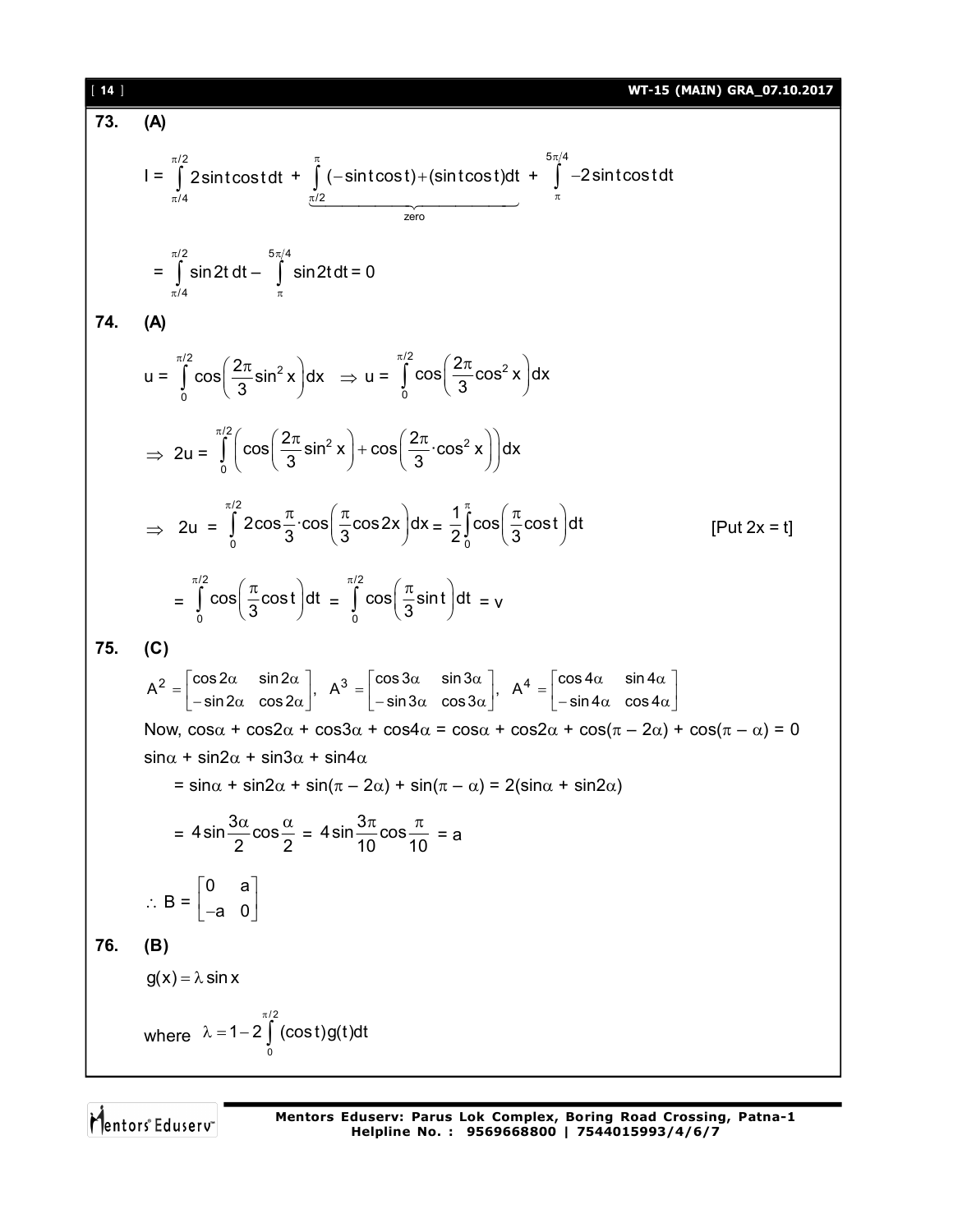**WT-15 (MAIN) GRA\_07.10.2017** [ **15** ]

$$
\Rightarrow \lambda = 1 - 2 \int_{0}^{\pi/2} \cos t \cdot \lambda \sin t dt \Rightarrow \lambda = 1 - \lambda \int_{0}^{\pi/2} \sin 2t dt \Rightarrow \lambda = 1 - 2\lambda \int_{0}^{\pi/4} \sin 2t dt
$$
  

$$
\Rightarrow \lambda = 1 + 2\lambda \left[ \frac{\cos 2t}{2} \right]_{0}^{\pi/4} \Rightarrow \lambda = 1 + 2\lambda \cdot \left( -\frac{1}{2} \right) \Rightarrow 2\lambda = 1 \Rightarrow \lambda = \frac{1}{2}
$$
  

$$
g'(x) = \lambda \cos x \Rightarrow g'(\pi/4) = \frac{\lambda}{\sqrt{2}} = \frac{1}{2\sqrt{2}}
$$
77. **(B)**  

$$
I = \int \frac{dx}{x^{29} \left( 1 - \frac{6}{x^7} \right)}
$$
  

$$
Let \left( 1 - \frac{6}{x^7} \right) = p \Rightarrow \frac{42}{x^8} dx = dp \text{ and } x^7 = \left( \frac{6}{1-p} \right)
$$
  

$$
I = \frac{1}{42} \int \frac{(1-p)^3}{(6)^3 p} dp = \frac{1}{(42)(216)} \int \frac{1-p^3 - 3p + 3p^2}{p}
$$
  

$$
= \frac{1}{54432} [\text{Inp}^6 + 9p^2 - 2p^3 - 18p] + c
$$
78. **(A)**  
Equation of tangent at P(x<sub>1</sub>, f(x<sub>1</sub>))  

$$
y - f(x_1) = f'(x_1)(x - x_1) \Rightarrow B = (x_1, 0), A = \left( x_1 - \frac{f(x_1)}{f'(x_1)}, 0 \right)
$$
  
According to equation,  $2x_1 - \frac{f(x_1)}{f'(x_1)} = 4$   
on generalising,  $f'(x) = \frac{f(x)}{2(x-2)}$   

$$
\frac{dy}{dx} = \frac{y}{2(x-2)} \Rightarrow \int 2 \frac{dy}{y} = \int \frac{dx}{x-2} \Rightarrow 2 \ln y = \ln(x-2) + k \Rightarrow y^2 = c(x-2)
$$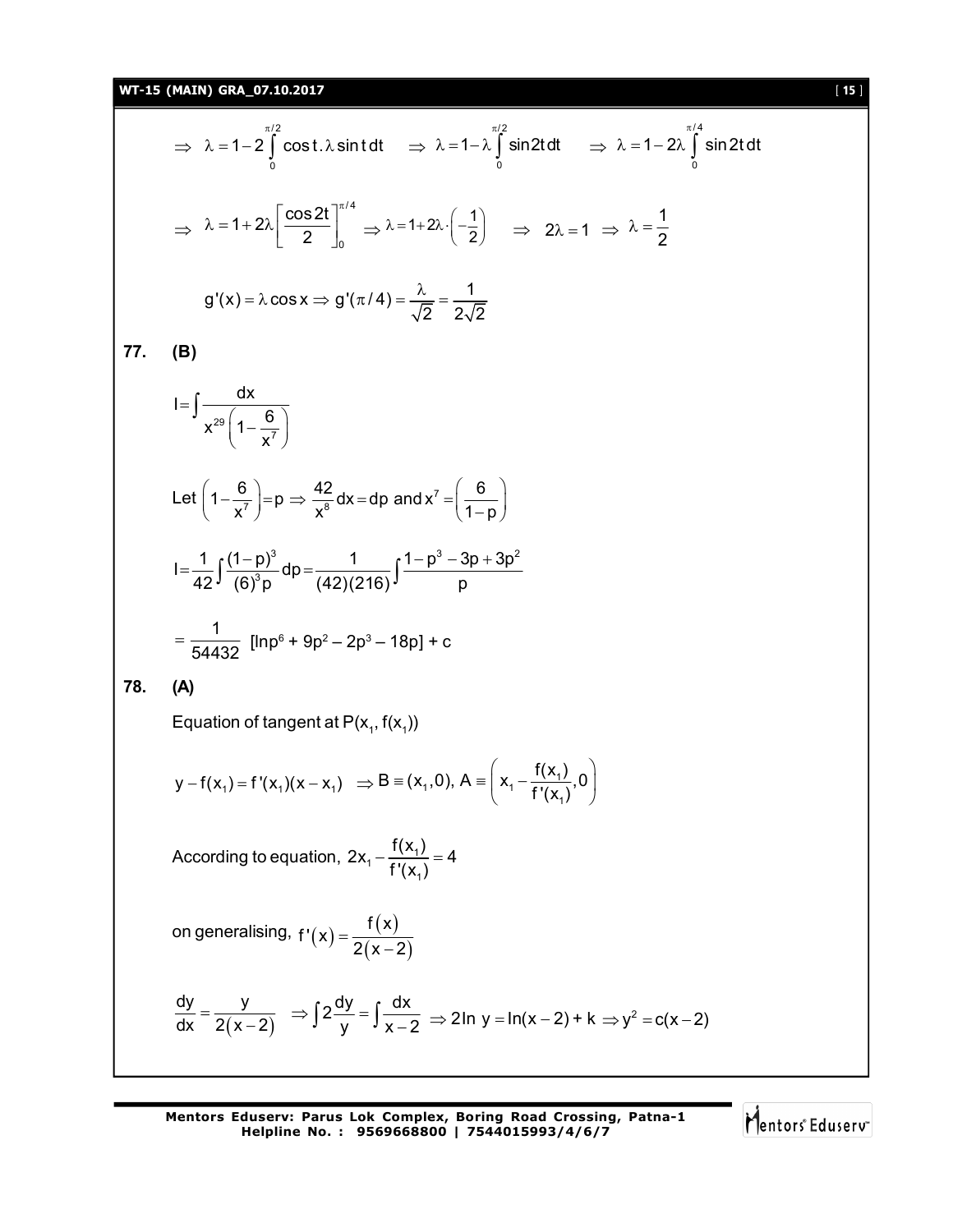

Mentors Eduserv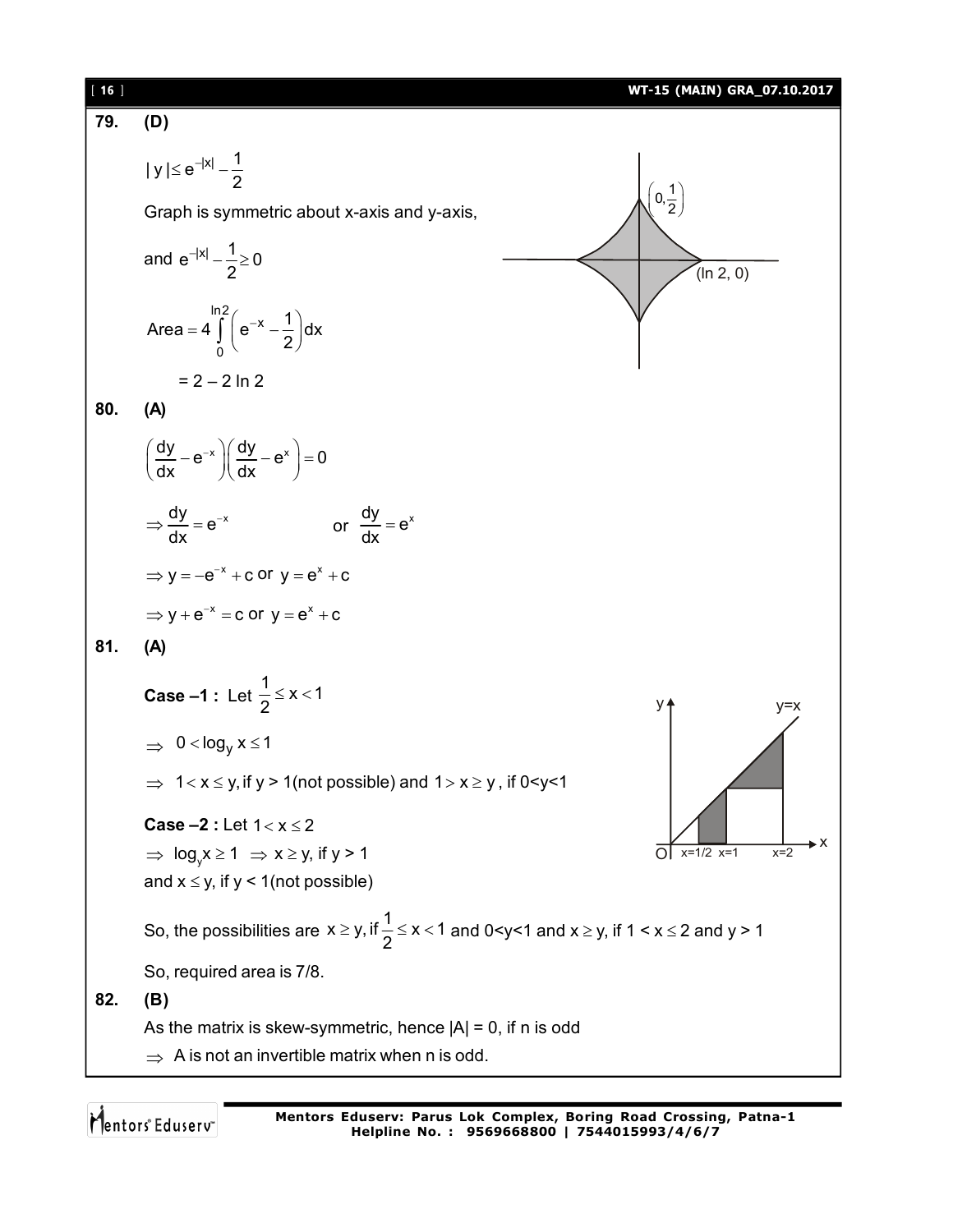**WT-15 (MAIN) GRA\_07.10.2017** [ **17** ] **83. (B)** (i) AB is symmetric  $(AB)^{T} = B^{T}A^{T} = AB \Rightarrow BA = AB$ (II)  $(B^TAB)^T = B^TA^T(B^T)^T = B^TA^TB = B^TAB$ (iii) and (iv) Let A be skew symmetric, then  $A^T = -A$ and  $(A^n)^T = (A^T)^n, \forall n \in N$  $(A^{\cdots})$  $(n)^{T}$   $\int A^{n}$  $(A^n)^T = \begin{cases} A^n & \text{if } n \text{ is even} \\ A^n & \text{if } n \text{ is odd} \end{cases}$  $A^n$  If n is odd  $\Rightarrow (A^n)^T = \begin{cases}$  $\left\lfloor -\right\rfloor$ Hence A<sup>n</sup> is symmetric if n is even Hence Answer is B. **84. (D)** Rearranging the given differential eqn.  $xdx + \frac{ydx - xdy}{y^4} = 0$ y  $+\frac{ydx-xdy}{4}=0 \Rightarrow x^3dx+\frac{x^2}{2}$  $x^3 dx + \frac{x^2}{y^2} \cdot \frac{ydx - xdy}{y^2} = 0$  $y^2$   $y^2$  $\Rightarrow$  x<sup>3</sup>dx +  $\frac{x^2}{x^2}$ .  $\frac{ydx - xdy}{x^2} = 0 \Rightarrow x^3dx + \left(\frac{x}{x}\right)^2$ .d $\left(\frac{x}{x}\right) = 0$ y J (y  $\Rightarrow$  x<sup>3</sup>dx +  $\left(\frac{x}{y}\right)^2$  d $\left(\frac{x}{y}\right)$  = 0 on integration,  $\frac{x^4}{1} + \frac{1}{2} \left( \frac{x}{1} \right)^3 = c$ 4 3 (y  $+\frac{1}{3}\left(\frac{x}{y}\right)^{6} = 0$ **85. (C)** 2  $x^{2}(4ydx + xdy) = \frac{xdy - 2ydx}{x^{4} + y^{2}}$  $x^4 + y^2$  $+ xdy = \frac{xdy ^{+}$  $2y$ dv $y^3$  $4x^2ydx + x^3dy = \frac{xdy - 2ydx}{x^4 + y^2}$  $x^4 + y^2$  $+x^3$ dy =  $\frac{xdy-}{4}$  $\ddot{}$  $3y$ dv  $x^4$ dv  $x^2$  $4x^3ydx + x^4dy = \frac{x^2dy - 2xydx}{x^4 + x^2}$  $x^4 + y^2$  $+ x^4 dy = \frac{x^2 dy ^{+}$  $4v = d \tan^{-1}$ 2  $d(x^4y) = d \int \tan^{-1} \frac{y}{x^2}$ x  $= d \left( \tan^{-1} \frac{y}{x^2} \right)$  $\Rightarrow$   $x^4y = \tan^{-1}$ 2  $x^4y = \tan^{-1} \frac{y}{2} + c$ x = tan<sup>-1</sup>  $\frac{y}{2}$  + 0

Mentors Eduserv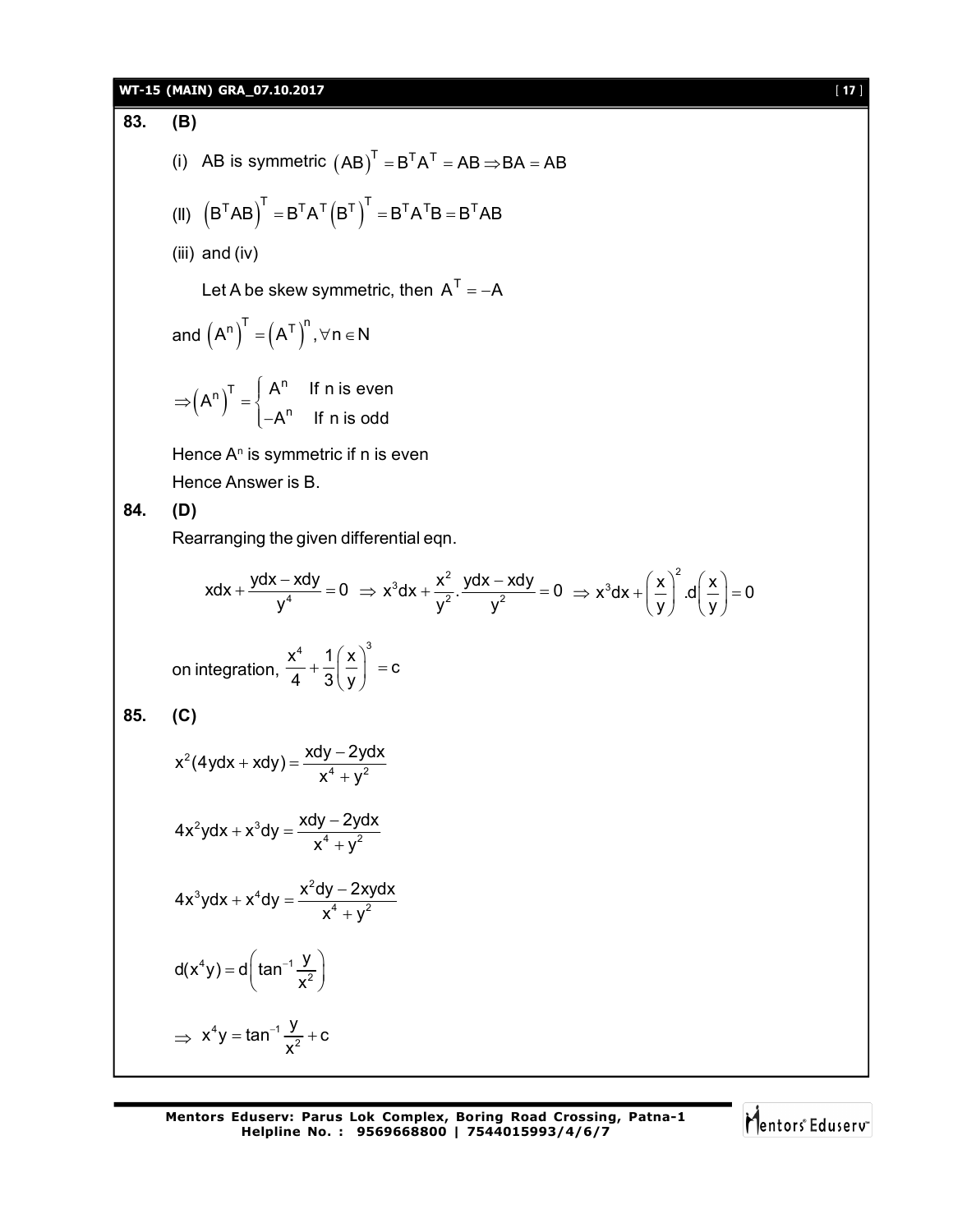[ **18** ] **WT-15 (MAIN) GRA\_07.10.2017 86. (C)** 2 <sup>2</sup> dy y y kx 2y. k dx x dy y dx 2x now, dy y dx 2x tan <sup>4</sup> y dy 1 . 2x dx dy 2x y y 2x or dx 2x y y 2x **87. (A)** f(x) = ax3 + bx Now x 0 f(x) lim 0 b 0 x 0 1 3 f(x)=3x3 2 1 x 3 a 3 x 0 f(x) lim 1 e e e a 3 x <sup>3</sup> f(x) 3 x 3 3 1 A 3x dx 60 **88. (C)** 2 2 x dy ydx x y dx dy y 2 1 y / x dx x Put y/x = v dy dv x v dx dx <sup>2</sup> 1 dx dv x 1 v <sup>2</sup> n(v 1 v ) logx logc 2 2 2 y x y cx **89. (D)** 2 xy(x) x y '(x) y(x).2x 2 xy(x) x y '(x) 0 dy x y 0 dx x y = 6